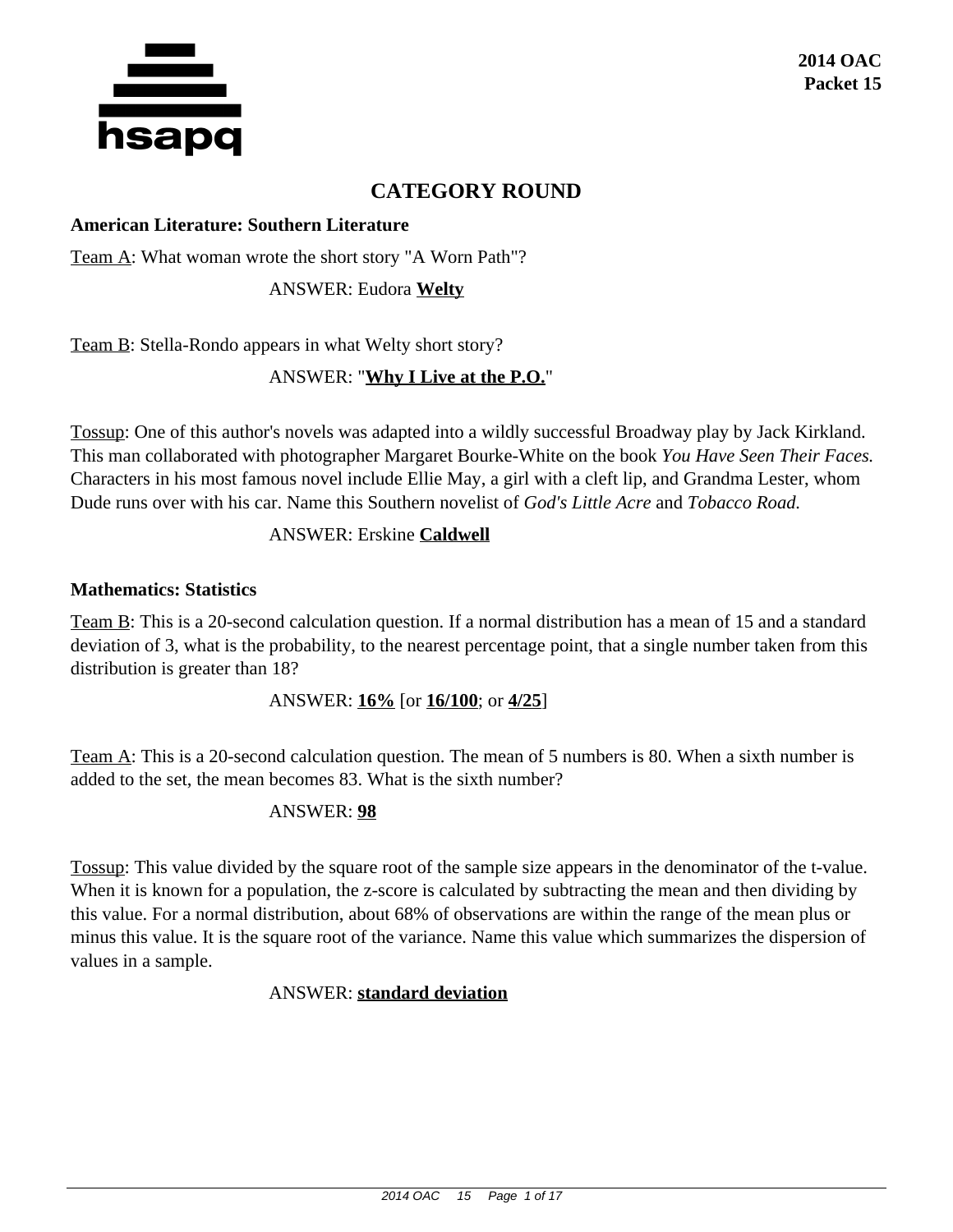#### **World History: Enemies of Rome**

Team A: Name the ruler of Epirus whose namesake type of victory costs more than it is worth.

# ANSWER: **Pyrrhus** of Epirus

Team B: Which ruler of the Arverni was defeated by the forces of Julius Caesar at the Battle of Alesia?

## ANSWER: **Vercingetorix**

Tossup: This person's father starved a group of rebelling mercenaries in a saw-shaped canyon. This person won a battle in which he ambushed an army marching along a lakeshore, and was opposed by a general nicknamed "the Delayer." In another battle, this man used double envelopment to defeat Varro, and he eventually lost at Zama. He led a march across the Alps to attack Italy, and was later defeated by Scipio Africanus. Name this son of Hamilcar who led Carthage in the Second Punic War.

## ANSWER: **Hannibal** Barca

## **Fine Arts: Classic Movies**

Team B: What 1941 movie is about detective Sam Spade involved in a search for the title valuable statue, which is in the shape of a bird?

# ANSWER: *The Maltese Falcon*

Team A: What 1942 movie is about Rick Blaine helping his former lover escape the Nazis in Africa?

# ANSWER: *Casablanca*

Tossup: In this film, a chorus girl jumps out of a cake to perform the song "Dream of You." The movie *The Dueling Cavalier* turns out to be a huge bomb for Monumental Pictures in this movie. In this film, silent film stars Don Lockwood and Lina Lamont become laughingstocks after the transition to "talkies" reveals that Lina cannot sing; Don performs a famous song and dance routine while splashing through the water and twirling an umbrella. Name this musical comedy starring Gene Kelly.

# ANSWER: *Singin' in the Rain*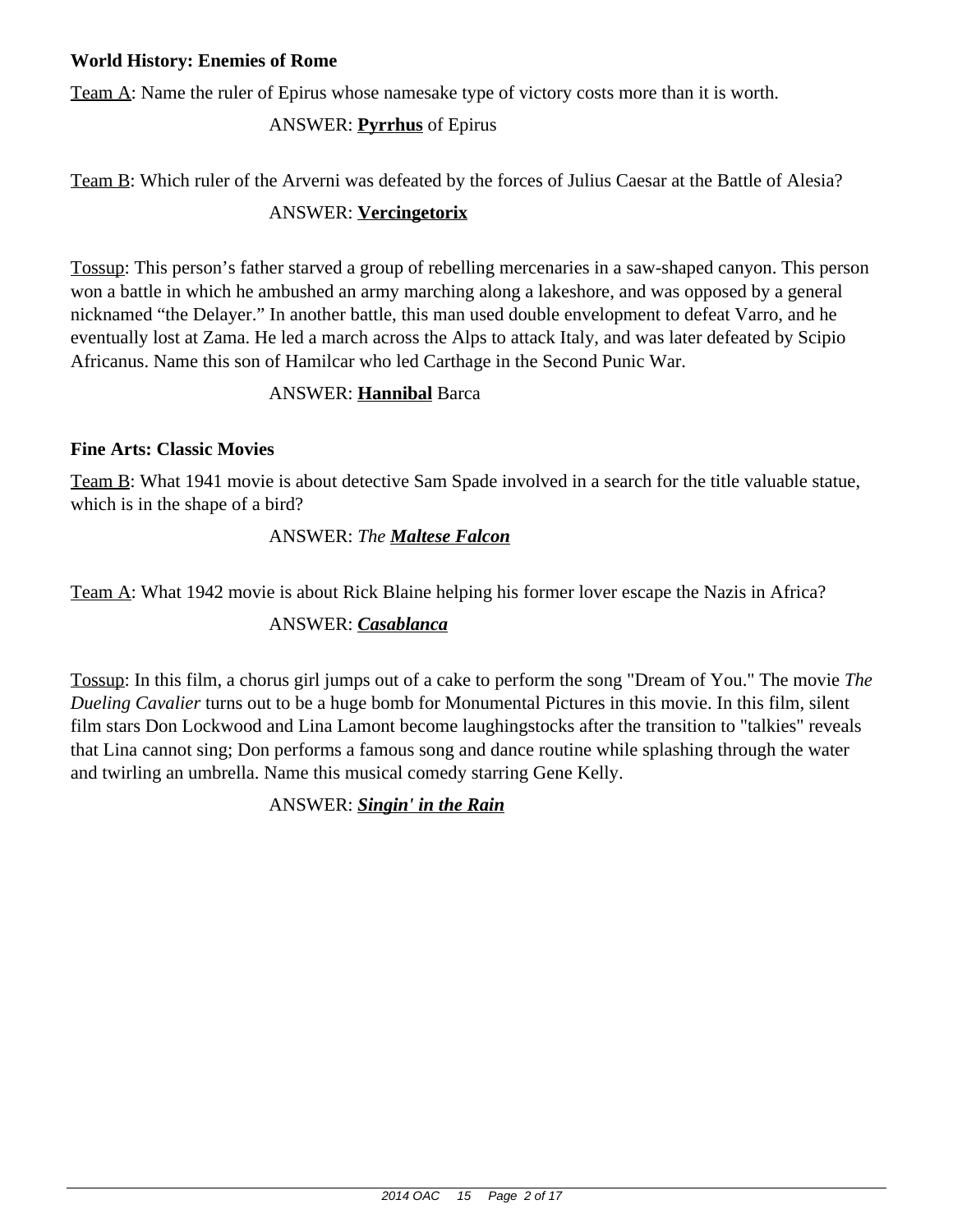#### **Life Sciences: Animal Phyla**

Team A: Tapeworms are in what phylum consisting of flatworms?

# ANSWER: **Platyhelminthes** [or **platyhelminth**s]

Team B: What phylum includes sessile creatures with a mesoglea in between two layers of cells, characteristic of sponges?

## ANSWER: **Porifera**

Tossup: Larvae in this phylum are called planula. Along with some types of worms, some organisms in this phylum can undergo strobilation, an alternative to budding. Ctenophores (TEE-nuh-fours) are former members of this phylum. Members of this phylum have specialized cells that release a barb, containing toxins, to trap prey; those cells are nematocysts. Organisms in it have medusa and polyp life cycle stages and have radial symmetry. Name this animal phylum whose members include sea anemones and jellyfish.

## ANSWER: **Cnidaria** [or **cnidarians**]

#### **World Literature: Biblical Poems**

Team B: What poet ask "was Jerusalem builded here, Among these dark Satanic mills?" in "Jerusalem?"

## ANSWER: William **Blake**

Team A: What poet of an elegy for Edward King wrote "On the Morning of Christ's Nativity?"

## ANSWER: John **Milton**

Tossup: The "picker-up of learning's crumbs" narrates a poem by this man that describes a meeting with Lazarus. This author of "Karshish, the Arab Physician" wrote another poem in the voice of a man who blows a slug-horn after reaching a building he learned about from a "hoary cripple." In another of his dramatic monologues, the speaker speculates what Fra Pandolf might have said to the title person, who had a heart "too soon made glad." Name this author of "Childe Roland to the Dark Tower Came" and "My Last Duchess."

ANSWER: Robert **Browning** [or "**Karshish**, the Arab Physician" until it is read]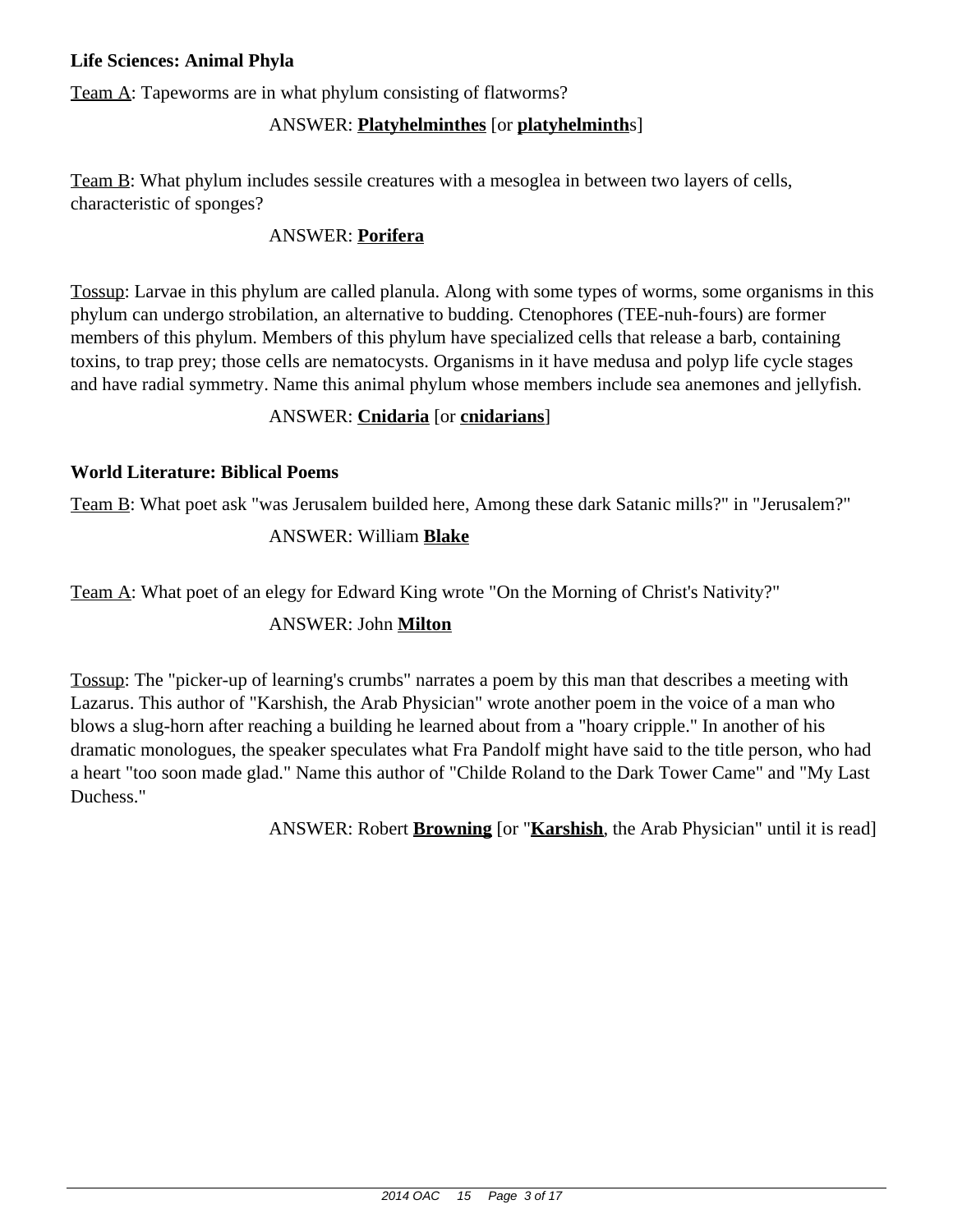#### **US Government/Economics: Cities**

Team A: Who defeated chief challenger Wendy Greuel to become the new mayor of Los Angeles in 2013?

# ANSWER: Eric **Garcetti**

Team B: Former NBA star Kevin Johnson, who played a leading role in mediating the Donald Sterling controversy, is the mayor of what city?

# ANSWER: **Sacramento**, California

Tossup: Two officials of this city were convicted of conspiracy and bribery in the Synagro Sludge scandal. A former mayor of this city took an early hit to his public reputation when exotic dancer Tamara Greene was murdered after performing at a wild party held at Manoogian Mansion. Kevyn Orr's failure to negotiate a "haircut" led this city's current mayor, Dave Byng, to file for Chapter 9 bankruptcy in 2013. Kwame Kilpatrick led what Midwestern city with a bailed-out auto industry?

## ANSWER: **Detroit**

## **Physical Sciences: Particles**

Team B: What class of particles have half-integer spin, like electrons, and are named for an Italian-American physicist?

# ANSWER: **fermion**s

Team A: What particles hold quarks together through the strong nuclear force?

# ANSWER: **gluon**s

Tossup: The Grotthuss mechanism explains how this particle can move quickly in aqueous solutions, called this particle's "mobility". This particle is predicted to decay in ten to the thirty six years, and the simplest form of NMR spectroscopy is named for this particle. The existence of this charged particle was shown by Rutherford's gold foil experiment. The Bronsted-Lowry definition of an acid is a molecule's ability to donate one of these particles. Identify this positively charged particle found in the nucleus.

# ANSWER: **proton** [or **protium**; or **H+**; or **positively charged hydrogen**; prompt on **hydrogen**]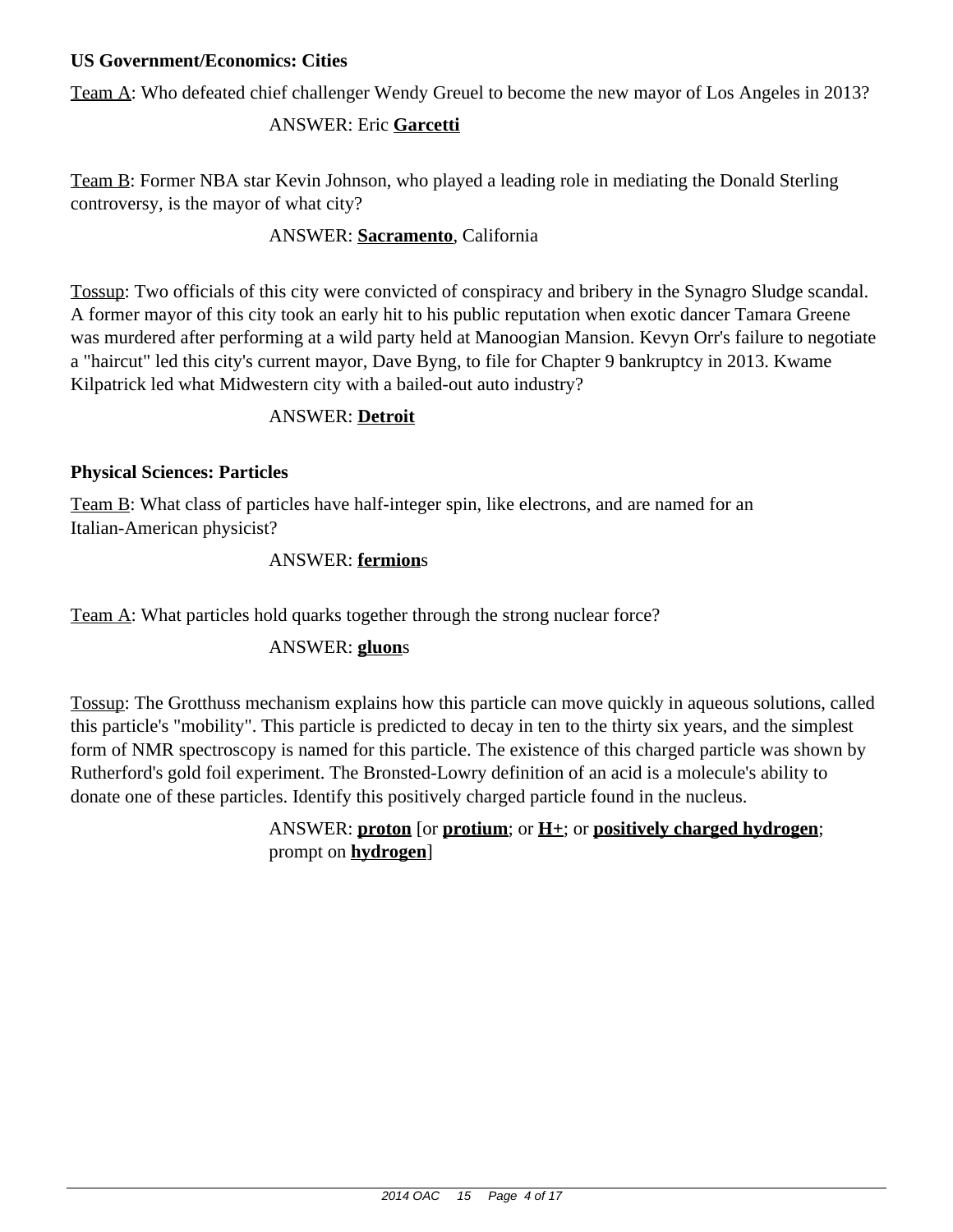#### **World Geography: Asian Cities**

Team A: Which Asian capital contains the Cesar Pelli-designed Petronas Towers skyscraper?

## ANSWER: **Kuala Lumpur**

Team B: The Bund is a historic waterfront area in what largest city proper in the world, located on the Yangtze River Delta?

## ANSWER: **Shanghai**

Tossup: The Betawi people are descended from residents of this city, which is home to a mosque named after the Arabic word for "independence," Istiqlal. The government of this city also administers the Thousand Islands. The streets of this city are home to a fried rice dish called Nasi Goreng. The Dutch East India company operated out of this city when it was called Batavia. This city is the most populous in Southeast Asia. Name this largest city on Java, the capital of Indonesia.

#### ANSWER: **Jakarta**

#### **American History: Train Accidents**

Team B: What legendary steel driving man died when competing with a steam powered hammer to build a railway tunnel?

## ANSWER: John **Henry**

Team A: Emma Booth died in a train accident in 1903. She was the daughter of William Booth, the founder of what Christian charitable group?

#### ANSWER: **Salvation Army**

Tossup: One of these beings died in St. Thomas, Ontario, supposedly while trying to save his friend, Tom Thumb, from being hit by a train, and was stuffed and donated to Tufts University by his owner. One of these creatures at Luna Park was electrocuted in 1903, an event infamously caught on film by Thomas Edison. Another of these creatures, named Mary, was lynched after killing her abusive trainer at the Sparks World Famous circus. Name this type of animal exemplified by P.T. Barnum's "Jumbo," which grew up in the African bush.

#### ANSWER: **elephant**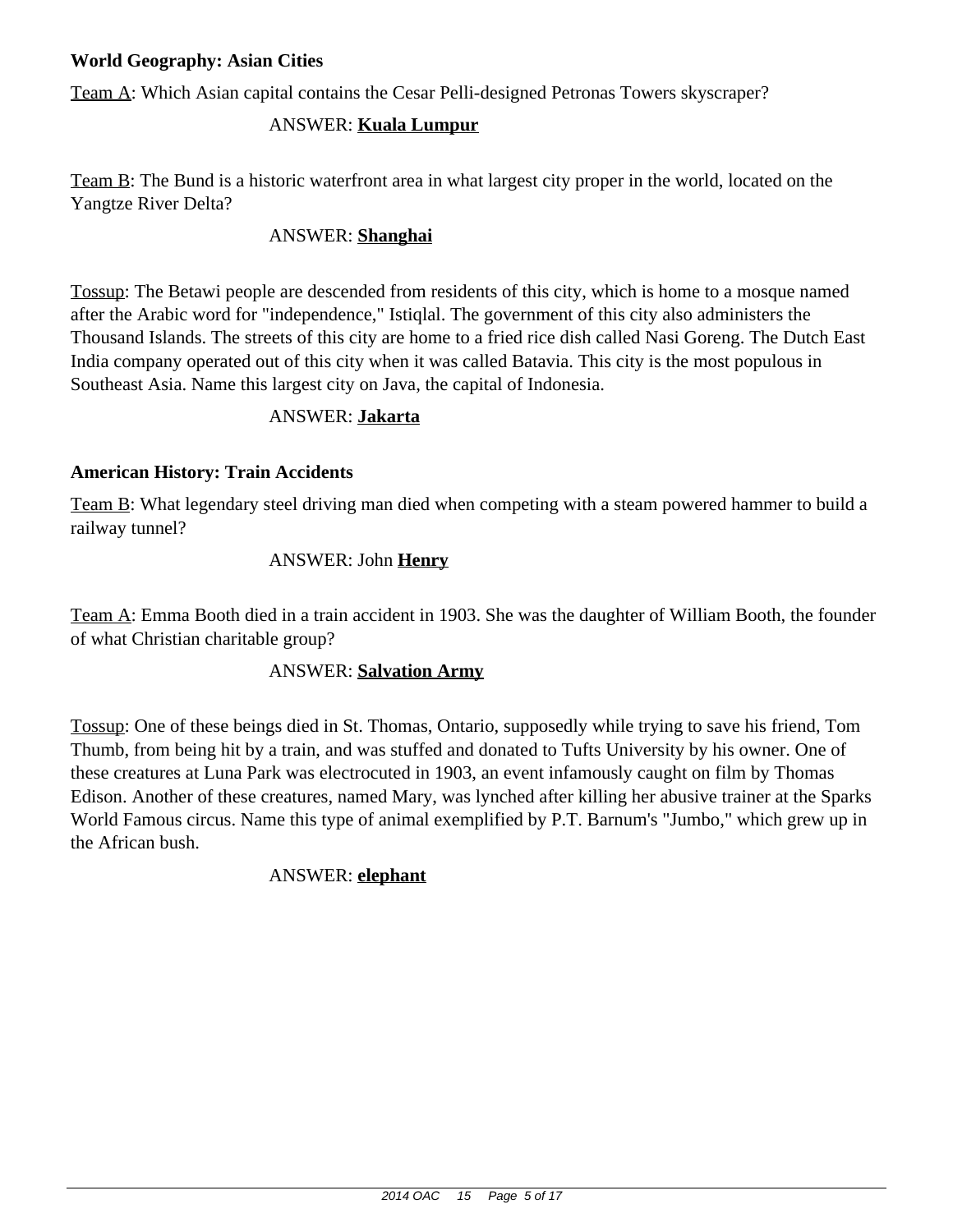1. **(TWO WORD ANSWER)** What monument at Targu Jiu symbolizes the infinity of sacrifice made by Romanian soldiers during World War I?

2. What name did Ovid give to the nymph who wasted away when Narcissus fell in love with his own reflection?

3. What Dutch artist was known for drawings of impossible constructions such as endlessly looping stairs?

4. What wild man helps Gilgamesh kill Humbaba?

5. What adjective is used to describe projects designed to prevent workplace fatigue or injury?

6. **(MULTI-WORD ANSWER)** What phrase was popularized by Francis Fukuyama following the dramatic conclusion of the Cold War, to refer to the notion that serious ideological conflict in the world had ceased?

7. What Spanish river flows through Zaragoza in northern Spain before flowing into the Mediterranean Sea?

8. Elisha Otis revolutionized what product by creating a safety feature for it?

9. What African country with a Red Sea coastline became independent from Ethiopia in the 1990s?

10. What friend of Henry David Thoreau wrote the essays "Nature" and "Self-Reliance?"

11. What member of "The Twenty" painted *Skeletons Fighting over a Hanged Man* and *The Vile Vivisectors?*

12. What Greek letter denotes the Levi-Civita symbol and is used along with delta to define limits?

13. What is the first name of the poet of "Because I could not stop for Death" and "I heard a Fly buzz--when I died--"?

14. What physics term describes the ratio between energy input and energy output?

15. What mountain was first scaled by Edmund Hillary and Tenzing Norgay?

16. What "Kevin Bacon of mathematics" hailed from Hungary and was known for collaborating with hundreds of other mathematicians on papers?

17. Nagg and Nell live in trashcans in what play by Samuel Beckett?

18. What hormones promote the development of secondary sex characteristics in females?

19. What unit of energy is equal to ten-to-the-negative-seventh joules?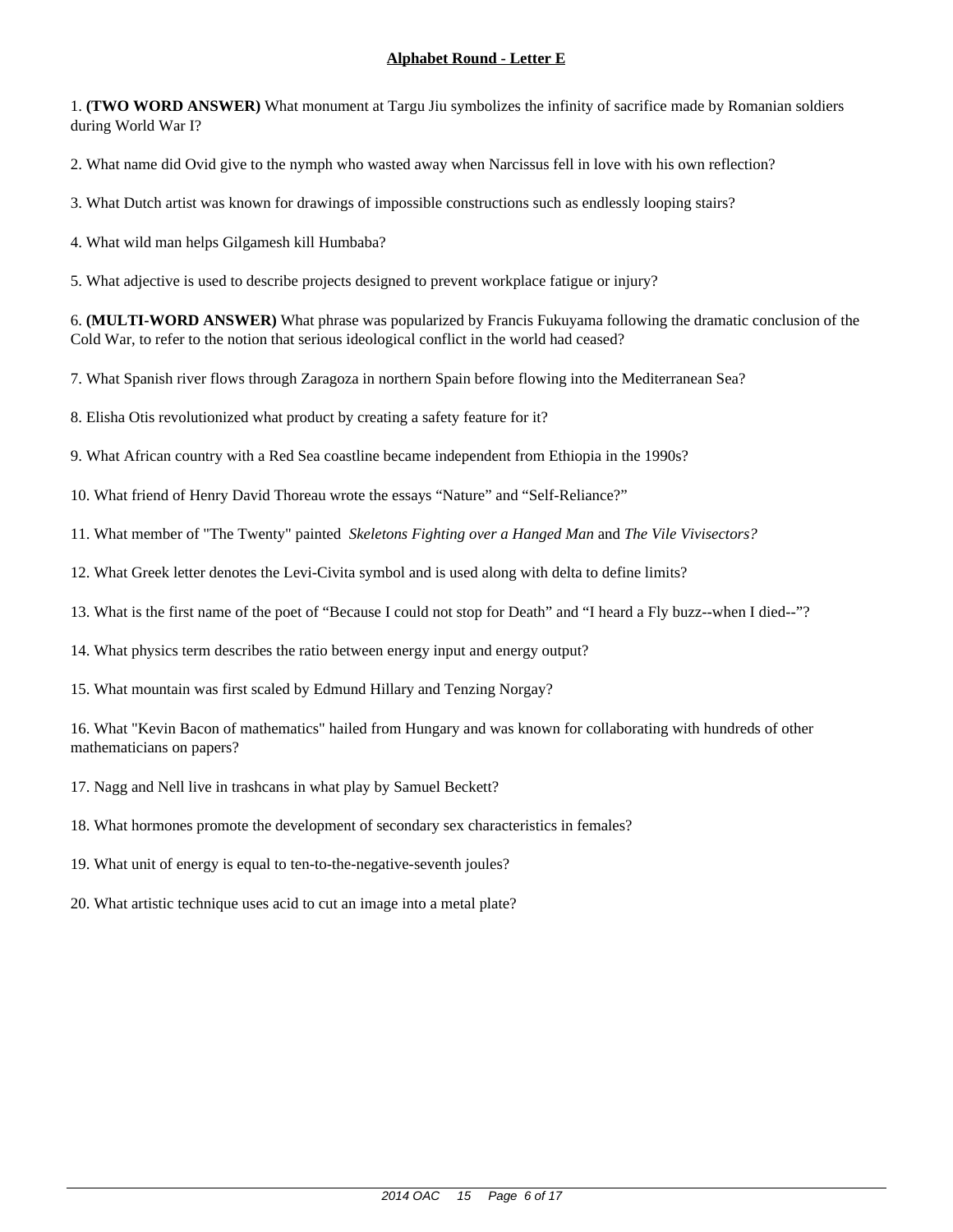- 1. *Endless Column*
- 2. **Echo**
- 3. M. C. **Escher**
- 4. **Enkidu**
- 5. **ergonomic**
- 6. the "**end of history**"
- 7. **Ebro** River
- 8. **elevator**
- 9. **Eritrea**
- 10. Ralph Waldo **Emerson**
- 11. James **Ensor**
- 12. **epsilon**
- 13. **Emily**
- 14. **efficiency**
- 15. Mount **Everest**
- 16. Paul **Erdos**
- 17. *Endgame*
- 18. **estrogen**s
- 19. **erg**
- 20. **etching**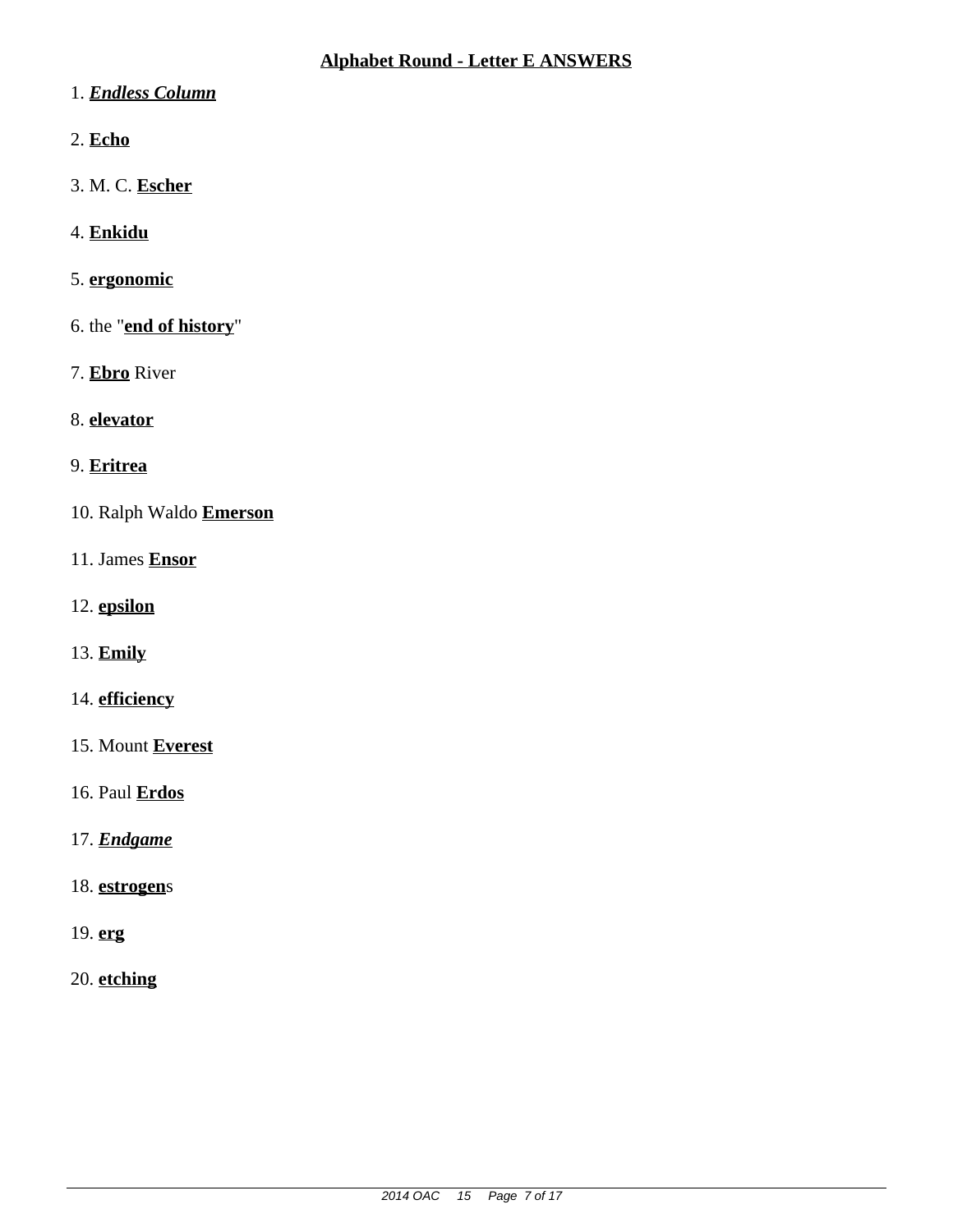# 2014 OAC 15 Page 8 of 17

#### **FINAL ROUND**

1. A crucial part of these devices is made by Nichols Electronics. Thomas Campbell and Joe Steele were convicted for their role in a 1980s Glasgow war, where these items were used to transport drugs. Michael Moore reads the PATRIOT Act from one of these things in *Fahrenheit 9/11.* Borat buys one of these conveyances, but then scares some children when his bear sticks its head out the window. They often play songs like *The Entertainer* and *Turkey in the Straw* to attract customers. Name these vehicles that sell frozen treats.

#### ANSWER: **ice cream truck** [or **ice cream van**]

2. One of this author's characters is infuriated to lose a literary competition to the incompetent poet Carlos Daneri. In another story, this author imagined a building containing every permutation of twenty-two characters arranged into 3,200 characters per page, with 410 pages per book. Yu Tsun narrates a story by this author that philosophizes about a labyrinth where each path represents the potential outcomes from a decision. Name this Argentinian author who wrote "The Library of Babel" and "The Garden of Forking Paths."

#### ANSWER: Jorge Luis **Borges**

3. A text named for this concept attempts to link the converse of the word "bad" with "good." This concept's inquirers sometimes approach it with a distinction between consequentialism and a deontological version, the latter of which is supported by Kant's sense of duty. This discipline is referenced in the title of a work that introduces the naturalistic fallacym written by G.E. Moore. Name this concept that titles Baruch Spinoza's magnum opus and is the study of virtuous behavior.

#### ANSWER: **ethics** [or **ethica**]

4. From 1966 to 2009, France boycotted the adminstrative structure of this organization, which was established by the 1949 Washington Treaty and is currently led by Danish Secretary General Anders Fogh Rasmussen. This organization's first-ever invocation of Article 5 of its charter, which provides for a collective response to an attack against one member, occurred after 9/11. Name this mutual defense alliance among the U.S., Canada, and Western Europe.

#### ANSWER: **NATO** [or the **North Atlantic Treaty Organization**]

019-14-103-15104

033-14-103-15103

5. This being's killer dedicated the temple of Artemis Soteira, and this creature punished young people for the death of Androgeus (an-droh-JAY-uss). The son of Pasiphae, this thing slew Athenian youths on a regular basis, until it was killed by the lover of Ariadne. Using a ball of thread to find his way, Theseus slew this beast, which was located in the center of the Labyrinth at Crete. Name this creature with the head of a bull on a man's body.

#### ANSWER: **Minotaur**

6. In this novel, Arina, a member of the aristocracy, devotedly believes in superstitions, while the feminist Kukshina plays host to Sitnikov and his two friends. The former lover of Princess X, Paul, questions the upcoming liberation of the serfs, and his brother Nikolai marries Fenechka (fuh-NESH-kuh) at this novel's end. This novel's protagonists are a young student from St. Petersburg and his friend, the first literary nihilist. Name this novel about Arkady Kirsanov and Bazarov, written by Ivan Turgenev (tur-GAIN-ev). ANSWER: *Fathers and Sons* [or *Otcy i Deti*]

192-14-103-15106

052-14-103-15105



190-14-103-15102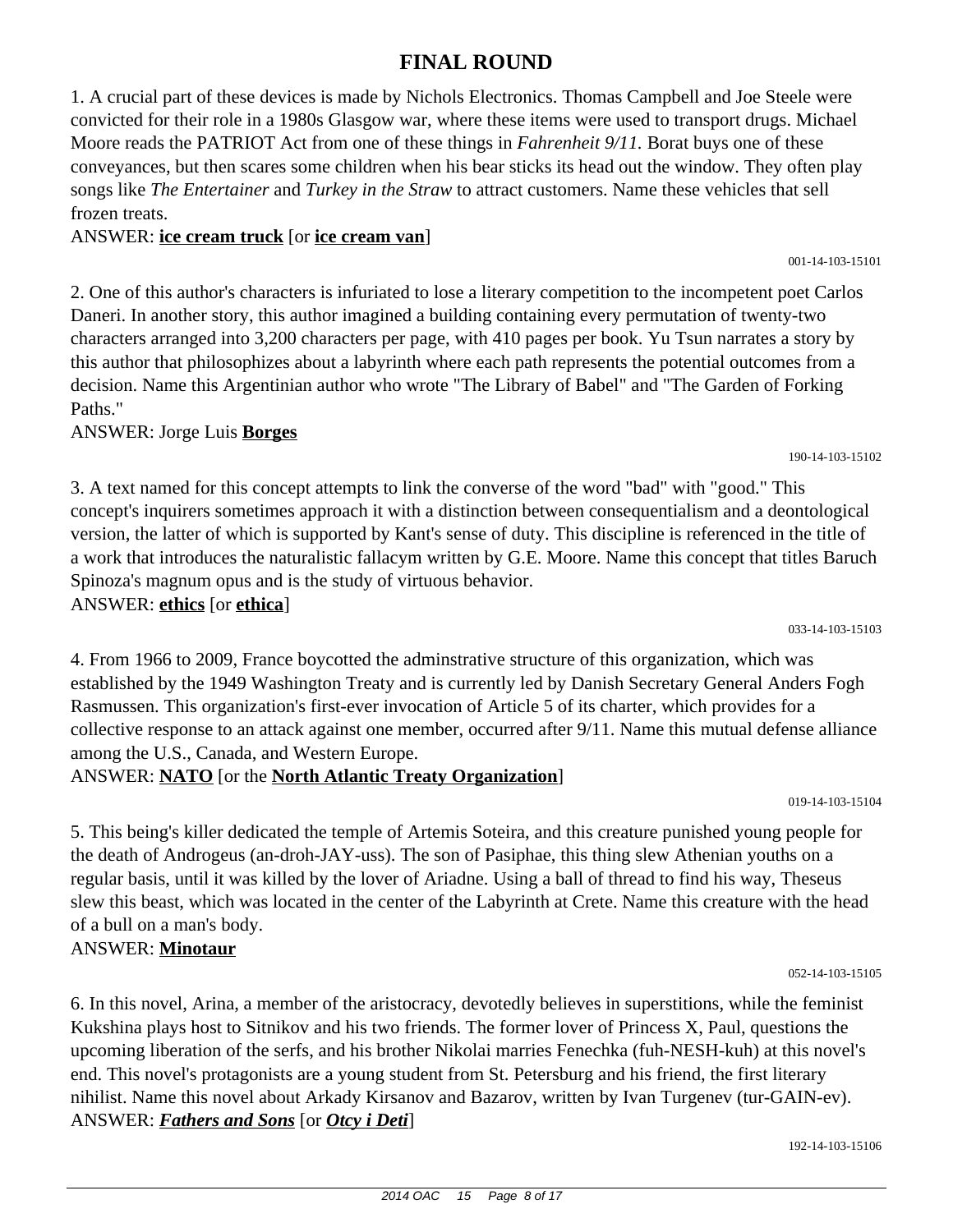2014 OAC 15 Page 9 of 17

7. This poet's lines, "Thou mastering me God! giver of breath and bread," open his poem dedicated to nuns lost in the sinking of a ship. He wrote, "There lives the dearest freshness deep down things," in another poem. Much of this poet's characteristic style imitates the alliterative-accentual verse of Old English, which he termed "sprung rhythm,' as seen in "The Wreck of the Deutschland." Name this Jesuit poet of "God's Grandeur" and "The Windhover."

ANSWER: Gerard Manley **Hopkins**

8. This man depicted his patron speaking and moving in his portrait bust of Scipione Borghese. He redecorated the Sant'Angelo Bridge and built the Scala Regia and baldachin as the architect for St. Peter's Cathedral. In one of his sculptures, an obelisk towers over the Danube, Ganges, Rio de la Plata, and Nile. He also sculpted a nun being pierced by a spear held by an angel. Name this Italian sculptor of the *Fountain of the Four Rivers* and the *The Ecstasy of Saint Theresa*. ANSWER: Gian Lorenzo **Bernini**

121-14-103-15107

9. Thales's (THAY-leez's) theorem describes this shape inscribed in a circle, with one side as a diameter to the circle. According to the exterior angle theorem, any exterior angle of this shape is greater than any remote interior angle. Two of these shapes may not be congruent in the ambiguous case, but they are congruent if they have side-angle-side or angle-side-angle equivalence. They can have at most one obtuse angle, since their internal angles sum to 180 degrees. Name this polygon with three sides. ANSWER: **triangle**

10. Georges Bizet's earliest non-operatic composition, written when he was only seventeen, is a piece of this kind in C. Gustav Mahler refused to classify his *Das Lied von der Erde* as one of these compositions. One of this type of composition was initially named for and dedicated to Napoleon, but had its name changed to "Eroica," and the same composer wrote one of these compositions nicknamed "Pastoral." Beethoven wrote nine of what type of extended orchestral composition with multiple movements? ANSWER: **symphony**

11. The fallibility of these things is demonstrated in the "lost in the mall" experiment, which was performed by a psychologist who often testifies as to the unreliability of these things, Elizabeth Loftus. In the 1980s, Loftus denounced the craze for "recovered" versions of these things, which fueled panic over alleged Satanic abuse. Identify these phenomena of the human brain which can be retrieved from "short-term" or "long-term" storage.

#### ANSWER: **memories** [or **memory**]

12. A longstanding problem concerns whether or not these objects destroy information. A region called the ergosphere surrounds these objects if they are rotating. These objects can evaporate by emitting Hawking radiation. These objects are surrounded by a boundary called the event horizon. The centers of many galaxies are probably home to "supermassive" versions of these objects. Name these astronomical objects so massive that nothing can escape their gravity.

## ANSWER: **black hole**s

185-14-103-15112

132-14-103-15109

140-14-103-15110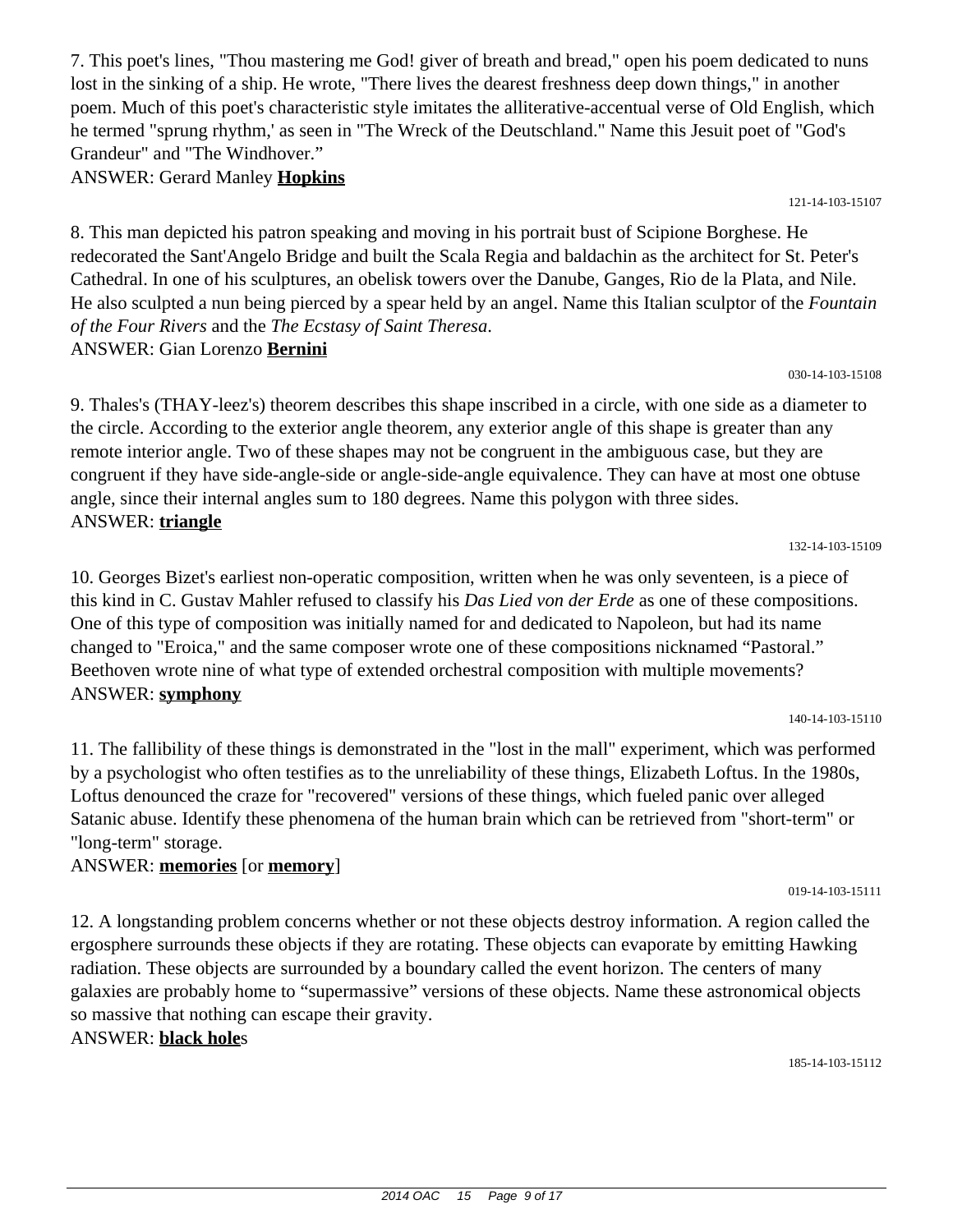ANSWER: Sylvia **Plath**

16. This man divorced his longtime wife, who was convicted of ordering the murder of James Seipei, and later married Gracha Machel, the widow of the onetime president of Mozambique. After the Sharpeville Massacre, this man became the commander of the newly formed Spear of the Nation. During the Rivonia Trial, he gave the "I am Prepared to Die" speech. This leader established the Truth and Reconciliation Commission after sharing the Nobel Peace Prize with F.W. de Klerk. He spent eighteen years imprisoned on Robben Island before winning a 1994 election that was the first to allow black voters. Name this president of South Africa who helped to end apartheid. ANSWER: Nelson Rolihlahla **Mandela**

17. The models from this painting were costumed by the painter like "tintypes from [his] old family album." The background of this painting includes the Dibble House, and the foreground shows people based on Byron McKeeby, the artist's dentist, and the artist's sister Nan. This painting's setting is Eldon, Iowa, where a father and daughter live together on a farm. Name this painting by Grant Wood in which a

023-14-103-15116

18. This politician noted that his top priority was "education, education, education" upon first securing high office. This "Third Way" proponent first rose through the ranks after the sudden death of John Smith. This man's government signed the Good Friday Agreement with Northern Ireland. He ceded power to his Chancellor of the Exchequer, Gordon Brown, in 2007. Name this founder of "New Labour", the British PM beginning in 1997.

ANSWER: Anthony Charles Lynton "Tony" **Blair**

dour-looking man holds onto a three-pronged pitchfork.

ANSWER: *American Gothic*

2014 OAC 15 Page 10 of 17

vector. One of these statements holds that a body's areal velocity is constant, while another relates the square of the sidereal period to the cube of an ellipse's semimajor axis. Isaac Newton used calculus to rigorously prove these laws, which were based on examinations of data taken by Tycho Brahe. Identify this set of three laws, named for a German astronomer, that describe how planets move. ANSWER: **Kepler**'s laws of planetary motion 132-14-103-15113

13. The system described by this set of statements has a conserved quantity called the Laplace-Runge-Lenz

14. Hats worn during this event are made of real or imitation goat hair. A right-wing geology student detonated an explosive at this event in 1980, injuring hundreds. This event is held on a field named for Princess Therese, whose marriage to Ludwig I was the basis for the first one. In one of its thirty-four tents, the mayor ceremonially yells "It's tapped!" after the first beer keg is opened. Name this Munich festival which takes place on the first week of a fall month.

15. A collection of poetry written in memory of this poet by her husband is entitled *Birthday Letters*. This poet's collection *Ariel* includes "Lady Lazarus" as well as a poem in which she writes, "I have always been scared of you/With your Luftwaffe, your gobbledygoo," and tells the title character, "I'm through." In

electroconvulsive therapy on the protagonist, Esther Greenwood. Name this poet who wrote the novel *The*

addition to that poem, "Daddy," this author wrote a novel in which Dr. Gordon administers

# ANSWER: **Oktoberfest**

*Bell Jar*.

030-14-103-15115

020-14-103-15114

023-14-103-15117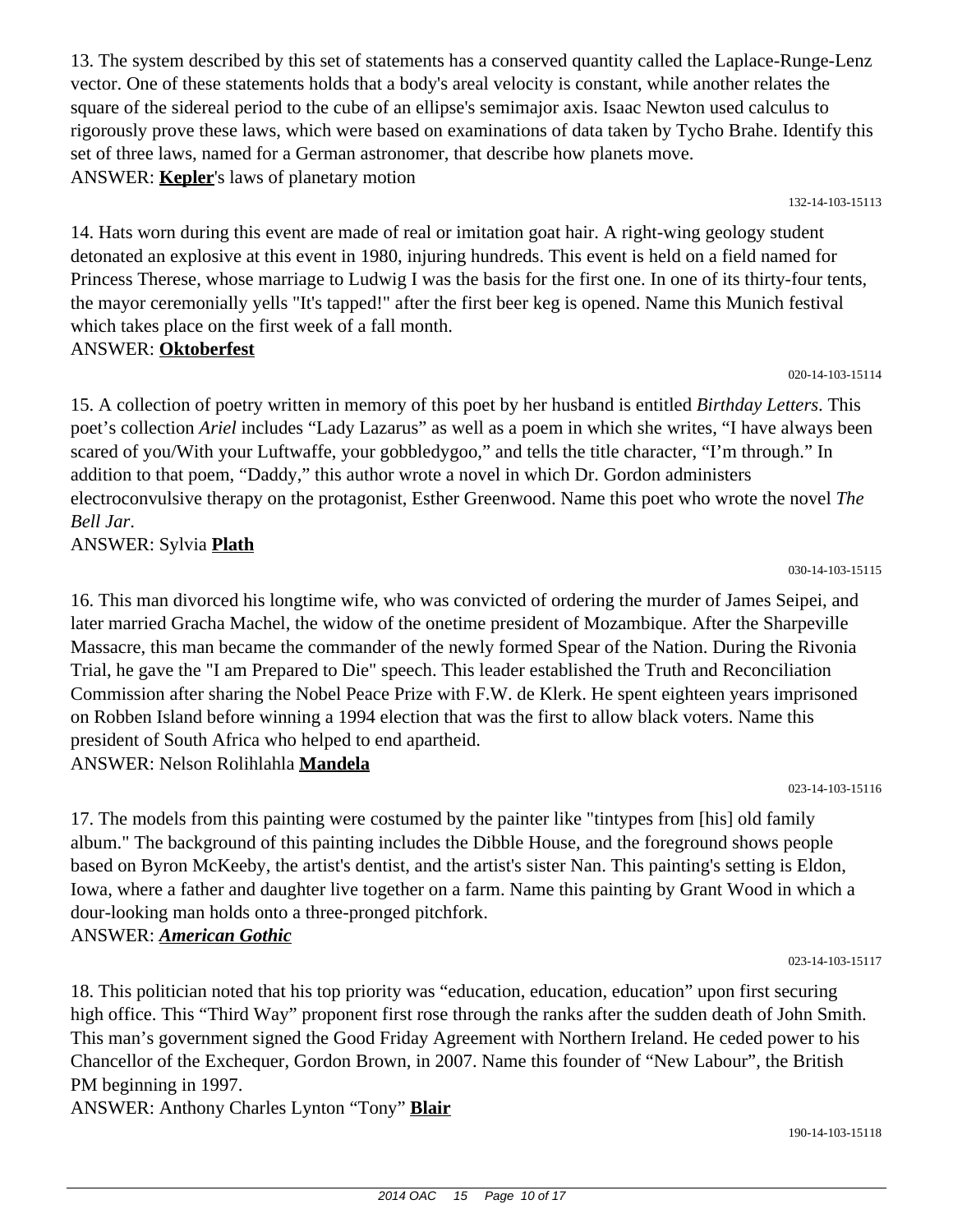19. During embryonic development, these cells undergo axophilic migration. Camillo Golgi created a method for staining these cells. Saltatory conduction occurs between these cells. These cells undergo a depolarization, repolarization, and hyperpolarization of their membrane potential during an action potential. Glia support these cells, which come in "sensory" and "motor" types. Name these cells that have axons and dendrites and make up the nervous system.

ANSWER: **neuron**s [or motor **neuron**s; or sensory **neuron**s; or inter**neuron**s]

190-14-103-15119

20. A member of this family said his presidential campaign had "Big Mo," a reference to momentum, and used the phrase "voodoo economics" to denounce his party rival. That member of this family used the expression "a thousand points of light" to discuss civic involvement. Another member of this family was President when the Partial-Birth Abortion Ban Act, the No Child Left Behind Act, and the Patriot Act were passed. Name this family which produced the 41st and 43rd Presidents of the United States, a father-son pair.

ANSWER: **Bush**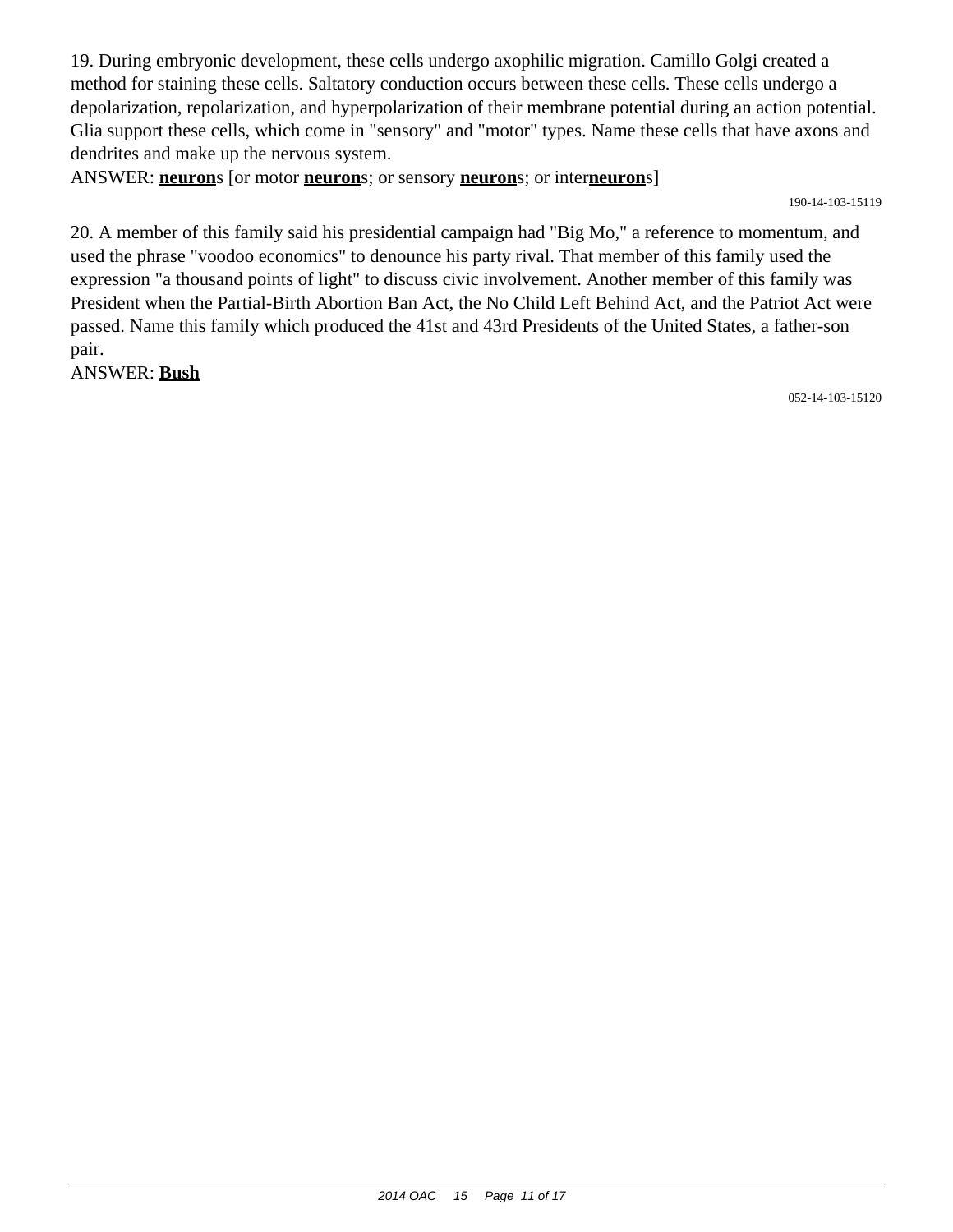1. **(TWO WORD ANSWER)** What monument at Targu Jiu symbolizes the infinity of sacrifice made by Romanian soldiers during World War I?

2. What name did Ovid give to the nymph who wasted away when Narcissus fell in love with his own reflection?

3. What Dutch artist was known for drawings of impossible constructions such as endlessly looping stairs?

4. What wild man helps Gilgamesh kill Humbaba?

5. What adjective is used to describe projects designed to prevent workplace fatigue or injury?

6. **(MULTI-WORD ANSWER)** What phrase was popularized by Francis Fukuyama following the dramatic conclusion of the Cold War, to refer to the notion that serious ideological conflict in the world had ceased?

7. What Spanish river flows through Zaragoza in northern Spain before flowing into the Mediterranean Sea?

8. Elisha Otis revolutionized what product by creating a safety feature for it?

9. What African country with a Red Sea coastline became independent from Ethiopia in the 1990s?

10. What friend of Henry David Thoreau wrote the essays "Nature" and "Self-Reliance?"

11. What member of "The Twenty" painted *Skeletons Fighting over a Hanged Man* and *The Vile Vivisectors?*

12. What Greek letter denotes the Levi-Civita symbol and is used along with delta to define limits?

13. What is the first name of the poet of "Because I could not stop for Death" and "I heard a Fly buzz--when I died--"?

14. What physics term describes the ratio between energy input and energy output?

15. What mountain was first scaled by Edmund Hillary and Tenzing Norgay?

16. What "Kevin Bacon of mathematics" hailed from Hungary and was known for collaborating with hundreds of other mathematicians on papers?

17. Nagg and Nell live in trashcans in what play by Samuel Beckett?

18. What hormones promote the development of secondary sex characteristics in females?

19. What unit of energy is equal to ten-to-the-negative-seventh joules?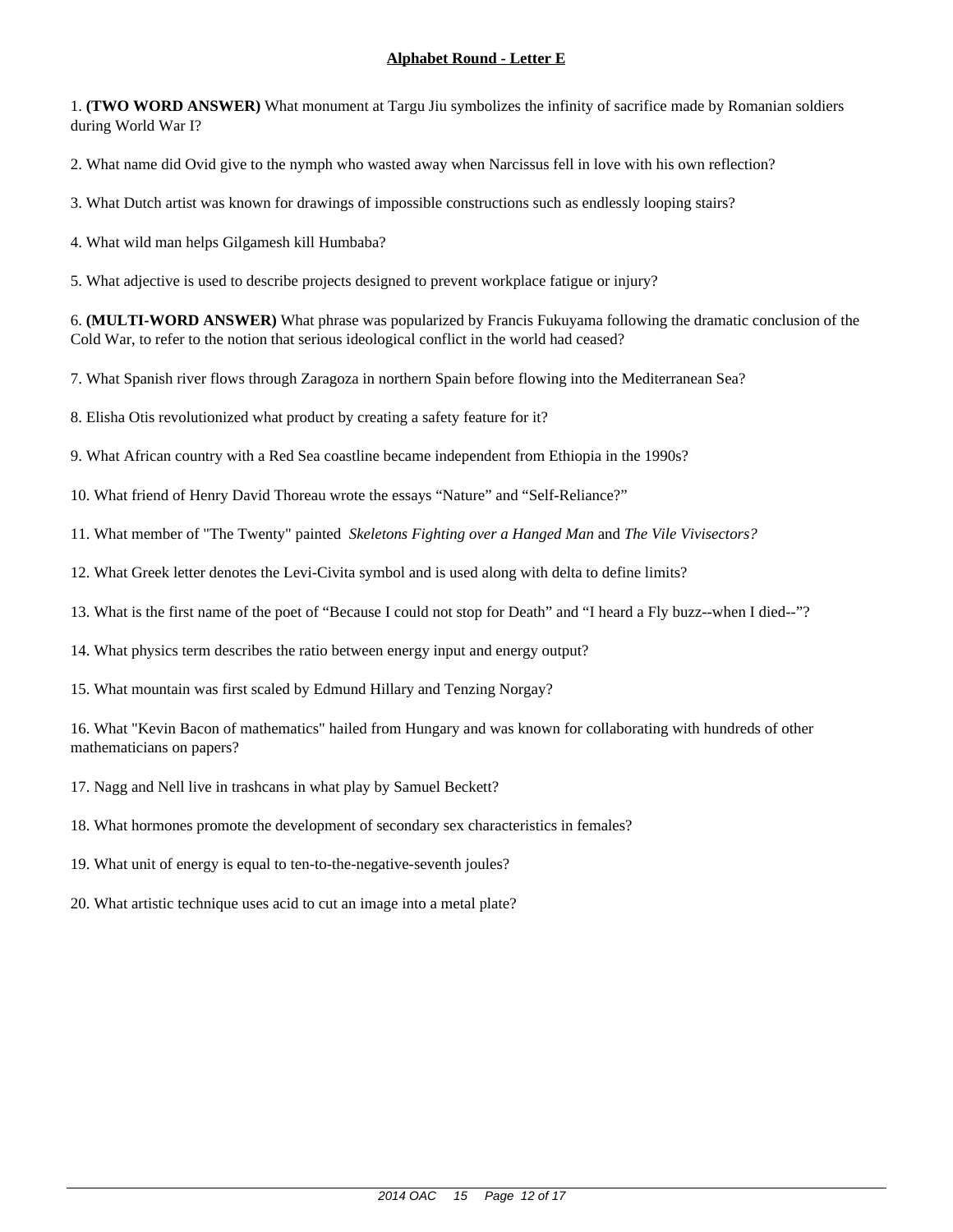1. **(TWO WORD ANSWER)** What monument at Targu Jiu symbolizes the infinity of sacrifice made by Romanian soldiers during World War I?

2. What name did Ovid give to the nymph who wasted away when Narcissus fell in love with his own reflection?

3. What Dutch artist was known for drawings of impossible constructions such as endlessly looping stairs?

4. What wild man helps Gilgamesh kill Humbaba?

5. What adjective is used to describe projects designed to prevent workplace fatigue or injury?

6. **(MULTI-WORD ANSWER)** What phrase was popularized by Francis Fukuyama following the dramatic conclusion of the Cold War, to refer to the notion that serious ideological conflict in the world had ceased?

7. What Spanish river flows through Zaragoza in northern Spain before flowing into the Mediterranean Sea?

8. Elisha Otis revolutionized what product by creating a safety feature for it?

9. What African country with a Red Sea coastline became independent from Ethiopia in the 1990s?

10. What friend of Henry David Thoreau wrote the essays "Nature" and "Self-Reliance?"

11. What member of "The Twenty" painted *Skeletons Fighting over a Hanged Man* and *The Vile Vivisectors?*

12. What Greek letter denotes the Levi-Civita symbol and is used along with delta to define limits?

13. What is the first name of the poet of "Because I could not stop for Death" and "I heard a Fly buzz--when I died--"?

14. What physics term describes the ratio between energy input and energy output?

15. What mountain was first scaled by Edmund Hillary and Tenzing Norgay?

16. What "Kevin Bacon of mathematics" hailed from Hungary and was known for collaborating with hundreds of other mathematicians on papers?

17. Nagg and Nell live in trashcans in what play by Samuel Beckett?

18. What hormones promote the development of secondary sex characteristics in females?

19. What unit of energy is equal to ten-to-the-negative-seventh joules?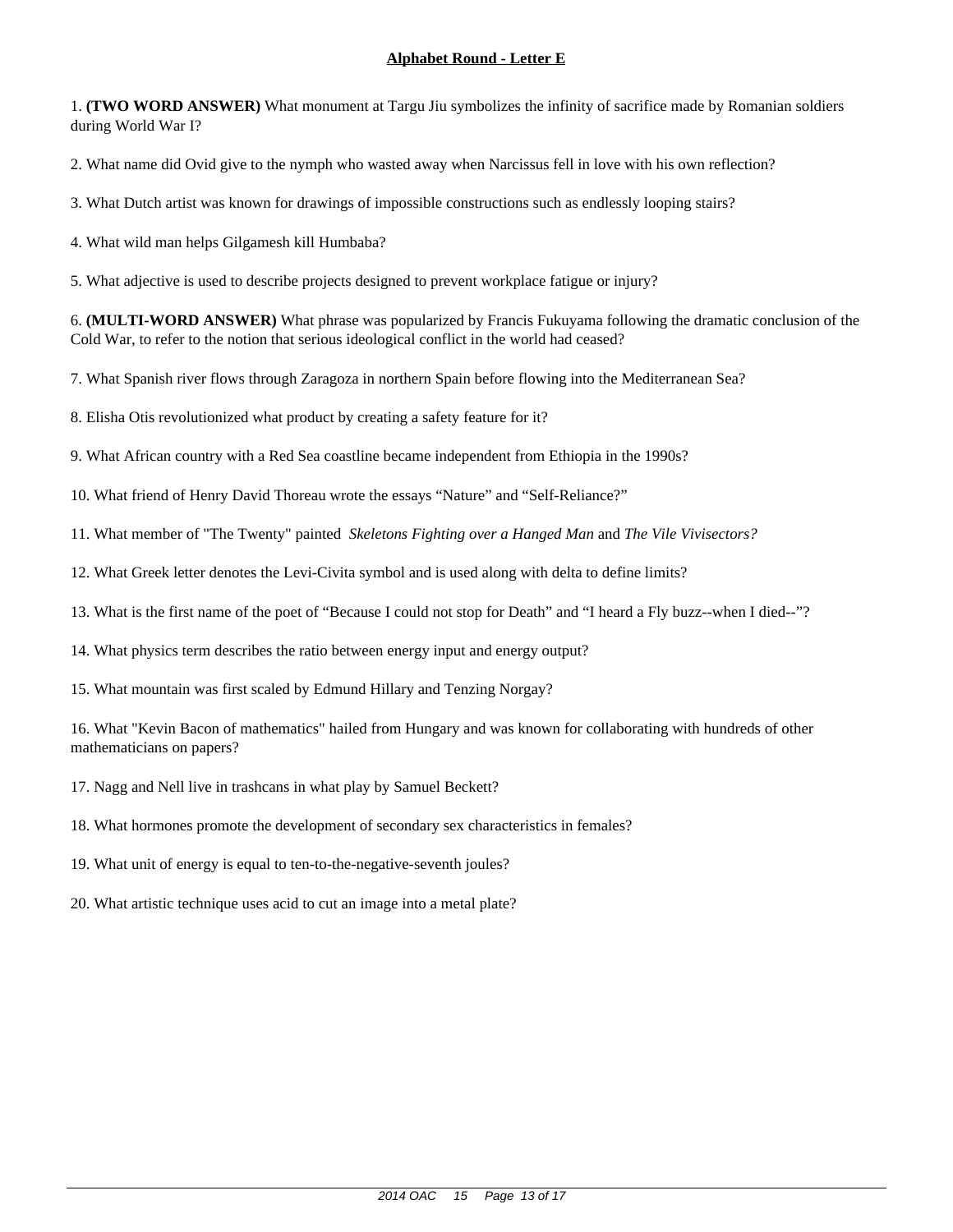1. **(TWO WORD ANSWER)** What monument at Targu Jiu symbolizes the infinity of sacrifice made by Romanian soldiers during World War I?

2. What name did Ovid give to the nymph who wasted away when Narcissus fell in love with his own reflection?

3. What Dutch artist was known for drawings of impossible constructions such as endlessly looping stairs?

4. What wild man helps Gilgamesh kill Humbaba?

5. What adjective is used to describe projects designed to prevent workplace fatigue or injury?

6. **(MULTI-WORD ANSWER)** What phrase was popularized by Francis Fukuyama following the dramatic conclusion of the Cold War, to refer to the notion that serious ideological conflict in the world had ceased?

7. What Spanish river flows through Zaragoza in northern Spain before flowing into the Mediterranean Sea?

8. Elisha Otis revolutionized what product by creating a safety feature for it?

9. What African country with a Red Sea coastline became independent from Ethiopia in the 1990s?

10. What friend of Henry David Thoreau wrote the essays "Nature" and "Self-Reliance?"

11. What member of "The Twenty" painted *Skeletons Fighting over a Hanged Man* and *The Vile Vivisectors?*

12. What Greek letter denotes the Levi-Civita symbol and is used along with delta to define limits?

13. What is the first name of the poet of "Because I could not stop for Death" and "I heard a Fly buzz--when I died--"?

14. What physics term describes the ratio between energy input and energy output?

15. What mountain was first scaled by Edmund Hillary and Tenzing Norgay?

16. What "Kevin Bacon of mathematics" hailed from Hungary and was known for collaborating with hundreds of other mathematicians on papers?

17. Nagg and Nell live in trashcans in what play by Samuel Beckett?

18. What hormones promote the development of secondary sex characteristics in females?

19. What unit of energy is equal to ten-to-the-negative-seventh joules?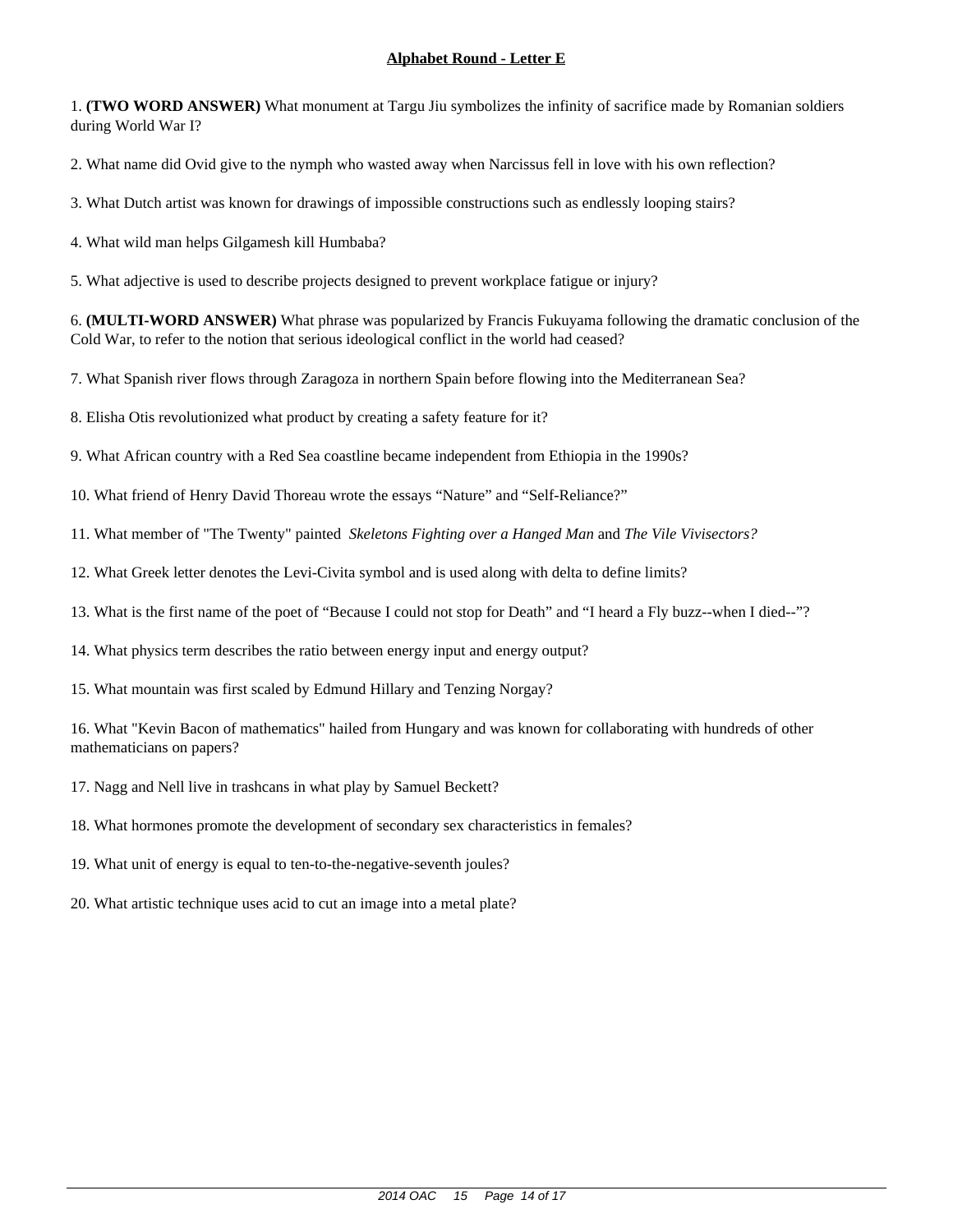1. **(TWO WORD ANSWER)** What monument at Targu Jiu symbolizes the infinity of sacrifice made by Romanian soldiers during World War I?

2. What name did Ovid give to the nymph who wasted away when Narcissus fell in love with his own reflection?

3. What Dutch artist was known for drawings of impossible constructions such as endlessly looping stairs?

4. What wild man helps Gilgamesh kill Humbaba?

5. What adjective is used to describe projects designed to prevent workplace fatigue or injury?

6. **(MULTI-WORD ANSWER)** What phrase was popularized by Francis Fukuyama following the dramatic conclusion of the Cold War, to refer to the notion that serious ideological conflict in the world had ceased?

7. What Spanish river flows through Zaragoza in northern Spain before flowing into the Mediterranean Sea?

8. Elisha Otis revolutionized what product by creating a safety feature for it?

9. What African country with a Red Sea coastline became independent from Ethiopia in the 1990s?

10. What friend of Henry David Thoreau wrote the essays "Nature" and "Self-Reliance?"

11. What member of "The Twenty" painted *Skeletons Fighting over a Hanged Man* and *The Vile Vivisectors?*

12. What Greek letter denotes the Levi-Civita symbol and is used along with delta to define limits?

13. What is the first name of the poet of "Because I could not stop for Death" and "I heard a Fly buzz--when I died--"?

14. What physics term describes the ratio between energy input and energy output?

15. What mountain was first scaled by Edmund Hillary and Tenzing Norgay?

16. What "Kevin Bacon of mathematics" hailed from Hungary and was known for collaborating with hundreds of other mathematicians on papers?

17. Nagg and Nell live in trashcans in what play by Samuel Beckett?

18. What hormones promote the development of secondary sex characteristics in females?

19. What unit of energy is equal to ten-to-the-negative-seventh joules?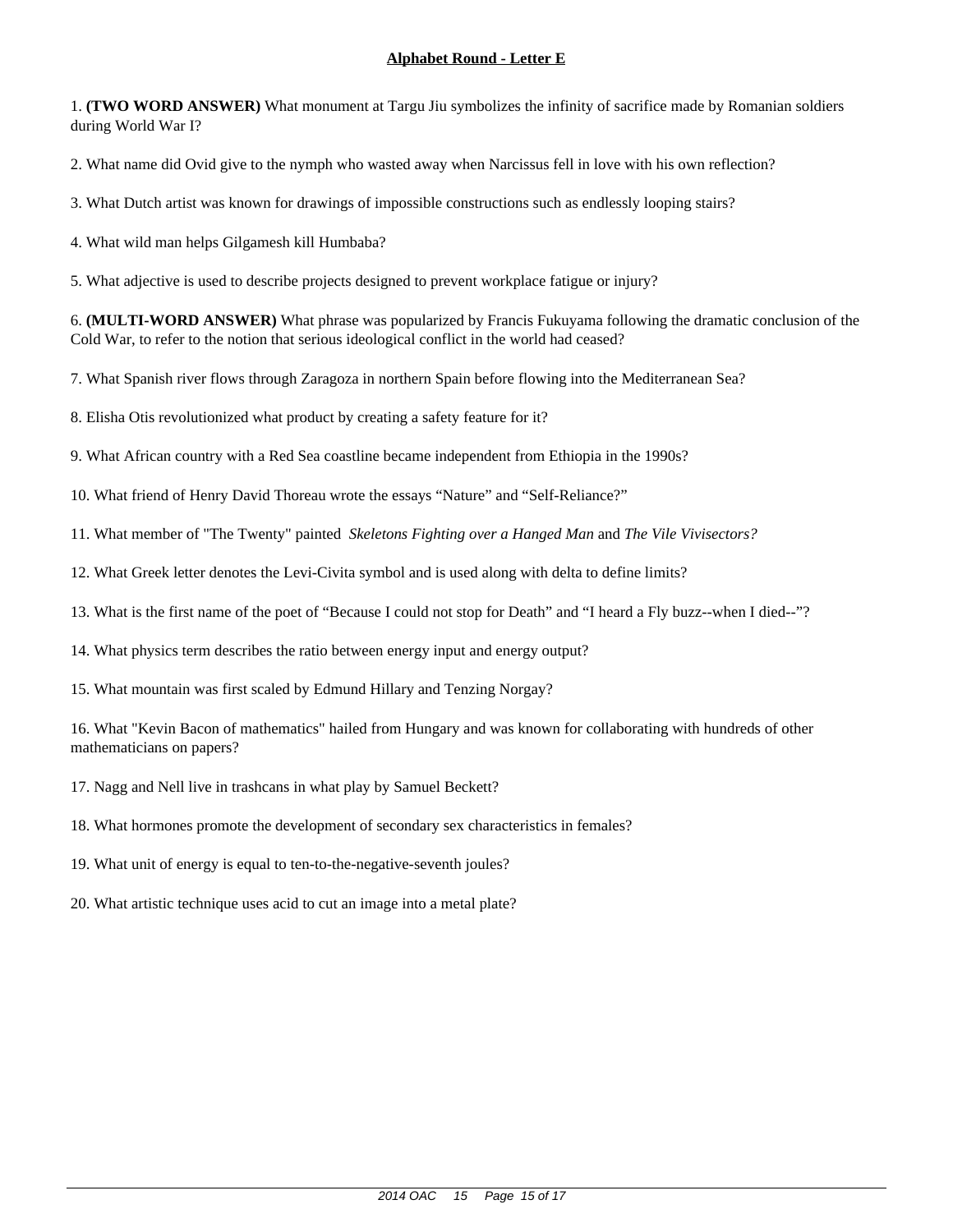| $5.$ $\overline{\phantom{a}}$                                                                                                                         |  |
|-------------------------------------------------------------------------------------------------------------------------------------------------------|--|
| 6.                                                                                                                                                    |  |
|                                                                                                                                                       |  |
| 8.                                                                                                                                                    |  |
|                                                                                                                                                       |  |
| $9.$ $\overline{\phantom{1.55\,\mathrm{m}}\phantom{1.55\,\mathrm{m}}\phantom{1.55\,\mathrm{m}}\phantom{1.55\,\mathrm{m}}\phantom{1.55\,\mathrm{m}}}}$ |  |
|                                                                                                                                                       |  |
|                                                                                                                                                       |  |
|                                                                                                                                                       |  |
|                                                                                                                                                       |  |
|                                                                                                                                                       |  |
|                                                                                                                                                       |  |
|                                                                                                                                                       |  |
|                                                                                                                                                       |  |
|                                                                                                                                                       |  |
|                                                                                                                                                       |  |
|                                                                                                                                                       |  |
|                                                                                                                                                       |  |
| 20.                                                                                                                                                   |  |